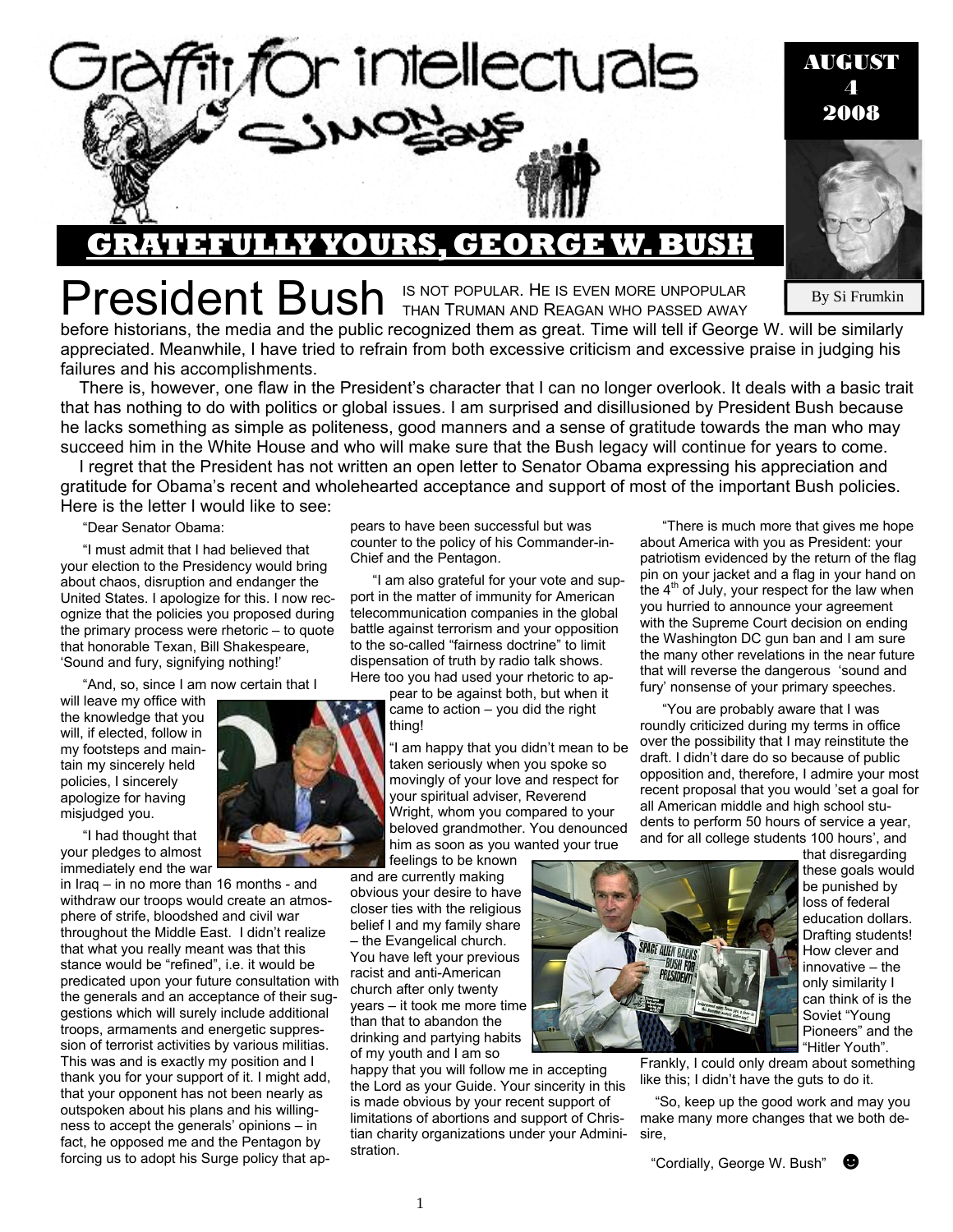# THE BARNEY SHALE SHALE **SHALE**

### **Editorial of the New York Sun, July 25, 2008**

As the Congress <sup>Considers whether to follow President Bush's lead in repealing the continen-</sup> tal Shelf and in the Arctic National Wildlife Refuge, it might want to take a look at what's happening in the Barnett Shale region in Texas. The recent history of the Shale, where innovative energy companies have turned a once impenetrable rock formation into the most important natural gas source in America, provides a testament to the professional competence of the engineers and geologists who find and obtain the energy resources that make America's economy possible. It also illustrates just how irrational the Congress's persistent opposition to drilling has become.



In addition to being the largest onshore natural gas field in America, the Barnett Shale sits directly on top of the Dallas-Fort Worth metropolitan area, which is home to 6 million people. Companies are drilling for natural gas underneath schools, underneath the Dallas-Fort Worth International Airport, and underneath residential communities, and the process so far has been a resounding success. The Shale is producing at rates that have exceeded all expectations, and it's being done in a major American city without disturbing the residents who live there. Surely the reindeer in the Arctic National Wildlife Refuge, on whose behalf much of the resistance to drilling in that area is based, are as amenable to the process of drilling for resources as the citizens of Fort **Worth** 

Meanwhile, the Shale's economic impact on central Texas is a reminder that oil and natural gas are not just fueling energy addiction and pollution; these resources also create wealth. While the national economy is suffering, central Texas is experiencing a veritable boom. The annual economic impact technological innovations later, of the Shale is \$22 billion, according to a study by the Perryman Group. The Shale has also generated nearly three-quarters of a billion dollars in local and state tax revenues, and has created nearly 100,000 jobs with more on the way. It's made a few billionaires, more than a few millionaires, and lifted thousands of fortunate men and women into sudden affluence. Would not a rational Congress rather these rewards accrue to Americans rather than our enemies in the Middle East?

The reluctance to utilize this kind of wealth when it exists beneath public lands is peculiar to our federal legislators. Alaskans are as free of this senseless inhibition as their compatriots in Texas, but much of Alaska's energy resources, unlike those of Texas, lie beneath land owned by the federal government. The governor of Alaska, Sarah Palin, is an outspoken critic of the Federal government's ban against drilling on Federal lands in her state, and, not coincidentally, she enjoys an 84% approval rating.

Only a few years ago, drilling for the gas in the Barnett Shale was considered virtually impossible. "It is far more complicated to extract natural gas from shale than from other sources of natural gas, like sandstone," a spokesmen for Devon Energy, Chip Minty, said. Devon Energy has been

active in the Shale since 2002, but until recently other companies have shied away from the area. Exxon Mobil, for instance, was late in buying an interest in the Barnett Shale even though its global headquarters is only a few miles away. Geologists and energy companies have known about the vast natural gas deposits in the Shale for decades, but the tight, almost impermeable nature of shale, a black rock formed from organic deposits 300 million years ago, made drilling there economically infeasible. A few decades of trial and error and a couple of visionary and the Shale has become the most important natural gas field in America. The history of the

Shale, Mr. Minty said, "shows the potential for energy resources across America."

As the Shale demonstrates, the engineers at energy companies haven't exactly been idle in the decades since the congressional bans on drilling were introduced. Oil and natural gas drilling has become safer, less intrusive, and more efficient. In addition to the Shale, Devon Energy produces in the

Gulf of Mexico. In 2005, Hurricane Katrina ripped right through their production sites. The storm battered Devon's oil rigs and destroyed a great deal of their infrastructure, but there wasn't a single significant oil spill.

Of course, the Barnett Shale does not challenge what is the most common — and nonsensical — objection to drilling in ANWR and on the Outer Continental Shelf: "By themselves," one can hear countless politicians say, "these oil sources will not solve America's energy problems." This point does not stand on its own. Its persuasiveness relies on relentless repetition.

Everyone agrees that soaring energy prices are burdening America's economy and empowering dangerous regimes abroad. And yet the most immediate means of relief, drilling for the oil in ANWR and the Outer



Continental Shelf, is dismissed on the grounds that it is not a complete solution to the problem. No reasonable person, suffering from thirst, would refuse a glass of water on the grounds that after he drinks it he'll still be thirsty. And yet this is precisely the reasoning informing the political opposition to drilling in ANWR and the Outer Continental Shelf.

America now consumes oil and natural gas at costs that embolden our enemies and weaken our middle class while at the same time prohibiting American companies from drilling where oil is known to exist

within our own territory. With every rise in the price of oil, this absurdity becomes ever more tragic. In the case of offshore drilling, it's true enough that the risk of an oil spill cannot be entirely eliminated. But it's a risk that has diminished dramatically in the nearly 20 years since Exxon Valdez, and it's a risk we can no longer afford to forego. **\$4.??+**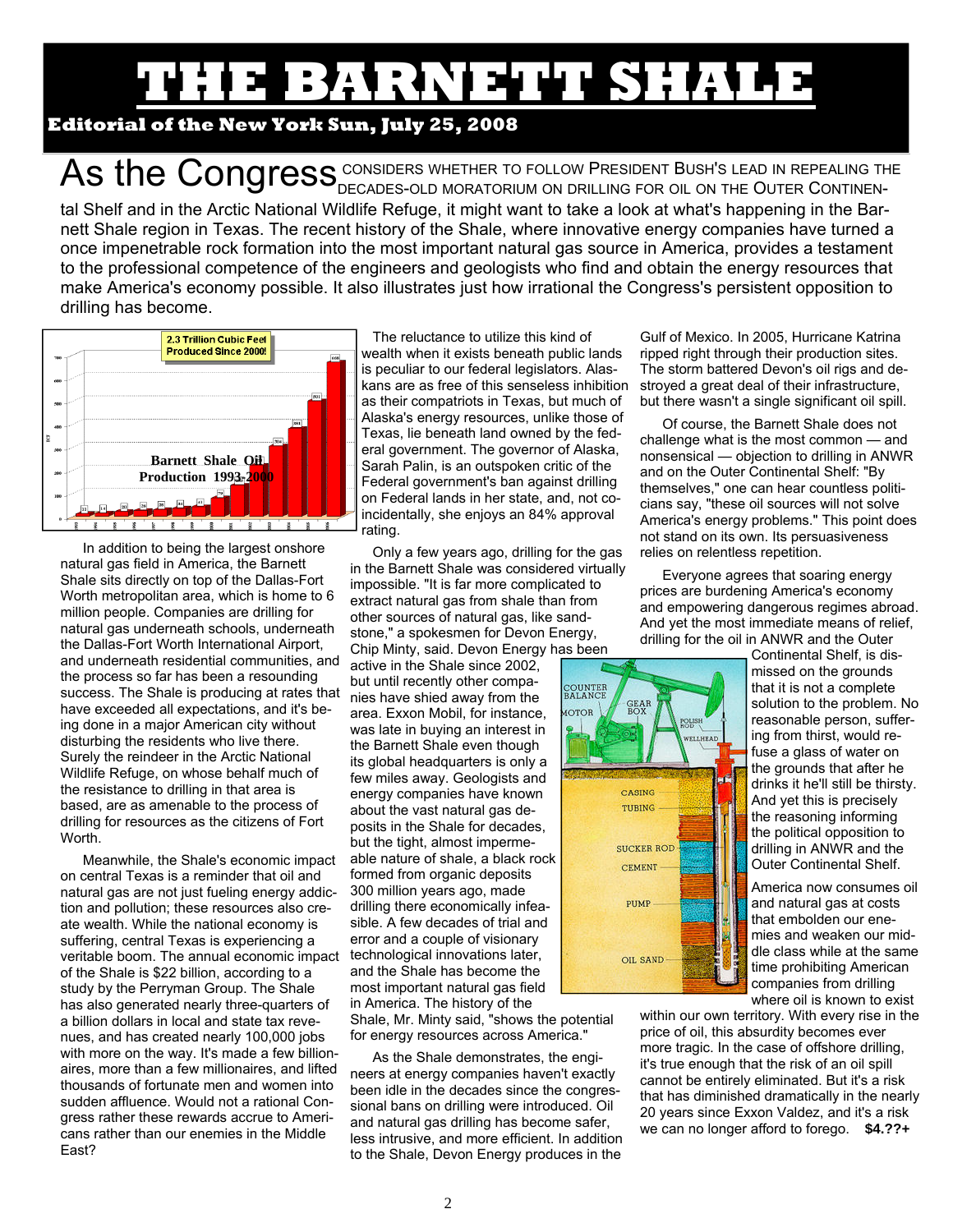**FOR YOUR INFORMATION: "** *A JEW IN THE NEW GERMANY"* **, AUTHOR: HENRYK BRODER TRANSLATED FROM THE GERMAN BY THE BRODER TRANSLATORS' COLLECTIVE. EDITED BY SANDER L. GILMAN AND LILIAN M. FRIEDBERG** 

#### (Continued from page 4)

absurdity of their views. One has to marginalize anti-Semites: to isolate them in a sort of social quarantine. Society must make clear that it disdains both anti-Semitism *and* anti-Semites: just as it disdains parents beating their children and rape — including spousal rape — even though it well knows that it cannot monitor everything that transpires behind closed doors.

Secondly, if you want to come to terms with anti-Semitism, you must realize that it is not a fixed quantity like the standard meter prototype in the Paris vault or the definition of the volt, watt, or ampere. Like all social phenomena, anti-Semitism is susceptible to transformation. Even poverty is no longer today what it once was at the time of Oliver Twist. The anti-Semitism that we are most readily inclined to discuss is an artifact of the last century and the century before that. It is the anti-Semitism of fools, who are still chasing chimeras. [*In the late 19th century, the German Social Democrat August Bebel famously described anti-Semitism as the "socialism of* 

*fools." — Translator's Note*] The common anti-Semite has no real idea about the object of his obsessions, but only a diffuse feeling. He lets off steam by painting swastikas on aluminum siding and scribbling "*Juda verrecke*" ["Jews go croak!"] on gravestones. He is a case for the police and the local courts, but nothing more than that. Nobody is going to feel sympathy for thugs who raise their arms to give the Hitler salute and shout "*Juden raus!*" ["Jews out!"]. This sort of anti-Semitism is ugly, but politically irrelevant: it is its own death notice.

The modern anti-Semite looks entirely different. He does not have a shaved head. He has good manners and often an academic title as well. He mourns for the Jews who died in the Holocaust. But at the same time he wonders why the survivors and their descendants have learned nothing from history and today treat another people as badly as they were once treated themselves. The modern anti-Semite does not believe in the *Protocols of the Elders of Zion*. But instead he fantasizes about an "Israel lobby" that is supposed to control American foreign policy like a tail that wags the dog. For the modern anti-Semite, it goes without saying that every year on January 27 he will commemorate the liberation of Auschwitz. But at the same time he militates for the right of Iran to have atomic weapons. For "how can one deny Iran what one has permit-

ted Israel or Pakistan?" as Norman Paech [the foreign policy spokesperson of the German Left Party] has put it. Or he inverts the causal relationship and claims that it is Israel that is threatening Iran and not vice-versa as [*German Middle East scholar*] Dr. Udo Steinbach did in a recent radio interview. The modern anti-Semite finds ordinary anti-Semitism disgraceful. He has no problem, however, embracing anti-Zionism and is grateful for the opportunity to express his resentment in a politically correct form. For anti-Zionism is a sort of resentment just like classical anti-Semitism was. The anti-Zionist has the same attitude toward Israel as the anti-Semite has to Jews. He is not bothered by what Israel does or does not do, but rather by the fact that Israel exists. That is why he participates so passionately in debates about the solution to the Palestinian question — which could well mean a final solution for Israel. On the other hand, he is left indifferent by conditions in Darfur or Zimbabwe or Congo or Cambodia, because there are no Jews involved in those places. Ask the foreign policy spokesperson of the Left Party, for instance,



Earlier — let's say at the time of classical anti-Semites like Wilhelm Marr, Karl Lueger, and Adolf Stoecker everything was plain and simple. There were Jews, there were anti-Semites, and there was anti-

Semitism. After 1945, for the well-known reasons, we then had in Germany an anti-Semitism without Jews. And now today we are again confronted by a new phenomenon: an anti-Semitism without anti-Semites. Another new phenomenon is the professional profile of what might be called the "leisure time anti-Semite" who does his regular job during the day, perhaps even in a federal government office, and then in his spare time writes "critical" texts on Israel that appear on obscure anti-Zionist websites. [*The reference is to Ludwig Watzal, an official of Germany's Federal Office for Civic Education (BpB), many of whose articles have been reprinted on the site antimperialista.org. See [Google on Watzal) The BpB has resisted calls for* 

#### *Watzal's dismissal, arguing that the writings in*

*question are not connected to his professional activity. — Translator's Note*] Nobody wants to be an anti-Semite, but the "anti-Zionist" hall of shame is getting increasingly crowded.

Anti-Semitism and anti-Zionism are two sides of the same coin. If the anti-Semite was convinced that it is not him, the anti-Semite, who is to blame for anti-Semitism, but rather the Jew himself who is to blame, so too is the anti-Zionist convinced that Israel is responsible not only for the suffering of the Palestinians, but also for the hardship it suffers itself. The older persons among you will perhaps remember what a Green Party politician, who is still a member of the Bundestag, said about the Iraqi rockets that were fired at Israel at the time of the first Gulf War in 1991: "The Iraqi rocket attacks are the logical, nearly unavoidable consequence of Israeli policy." *[The author of the quote is Green Party Member of Parliament Hans-Christian Ströbele. — Translator's Note*] At the time, the same Green Party politician also opposed the delivery of defensive weapons like Patriot rockets to Israel, because this would, he claimed, lead to an escalation in the hostilities.

Today, some 17 years later, we hear similar remarks about rocket attacks on Israel from southern Lebanon or the Gaza Strip: namely, that they are the logical, nearly unavoidable result of Israeli occupation and that Israel would do well not to react in order to avoid escalating hostilities. The modern anti-Semite pays tribute to Jews who have been dead for 60 years, but he resents it when living Jews take measures to defend themselves. He screams "Beware of the Beginnings!" when a handful of weekend Nazis hold a demonstration in Cottbus, but he justifies the policies of the current Iranian president and defends the continuation of German business with Iran.

Ladies and gentlemen, we will not solve the problem of anti-Semitism: not at this hearing nor at the next. But the mere fact that you are discussing the issue — when there are also other and more pressing problems that need attention — is a good sign. If I may in all modesty make a suggestion: leave the good old anti-Semitism to the archaeologists and antiquarians and historians. Devote your attention to the modern anti-Semitism that wears the disguise of anti-Zionism and to its representatives. You will find some of the latter among your own ranks.

I thank you for listening.

*English Translation by John Rosenthal*

**Eryc Broder**